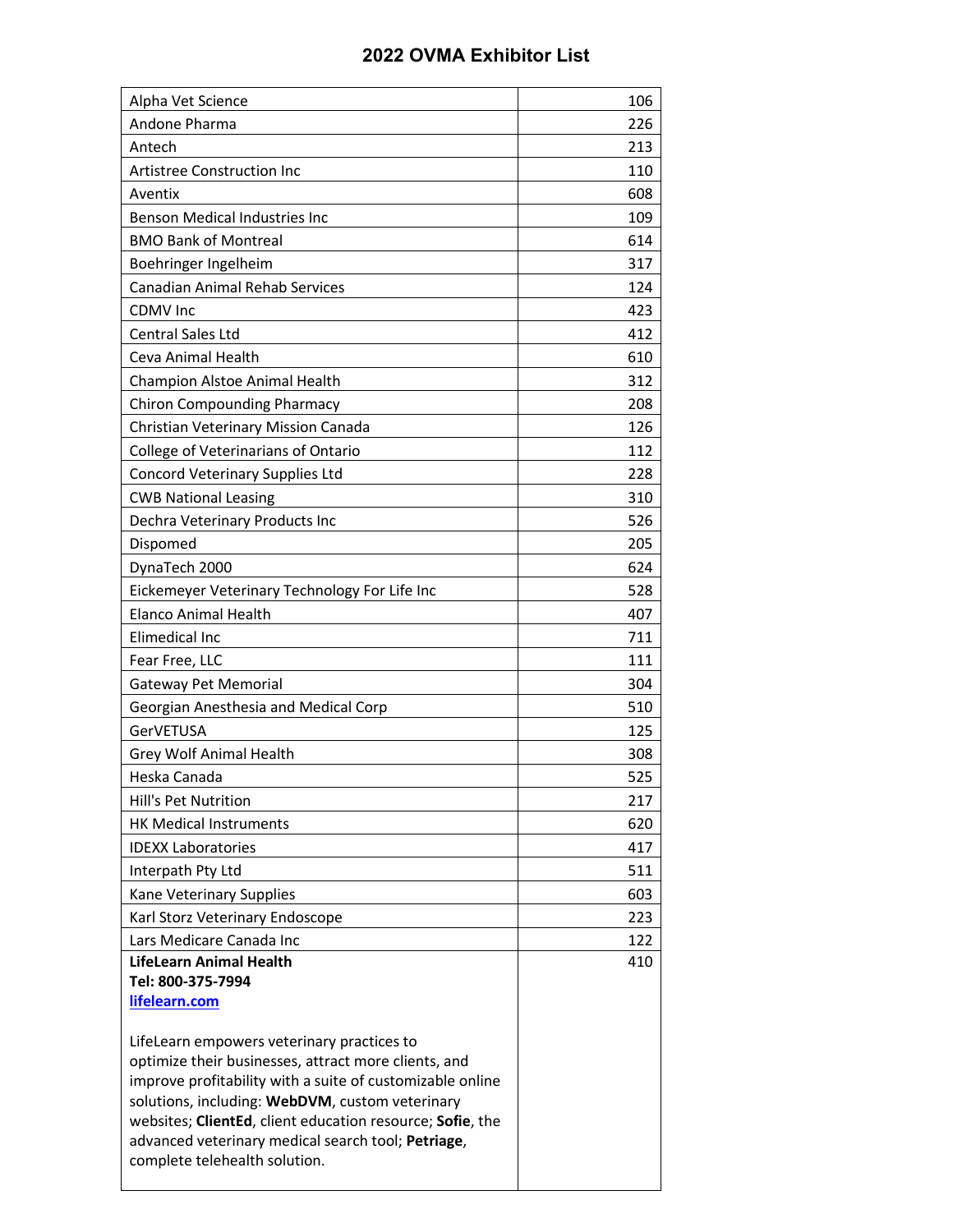| Login Canada                                                                                                  | 328                    |
|---------------------------------------------------------------------------------------------------------------|------------------------|
| MagGas Medical Inc                                                                                            | 524                    |
| Manulife Securities, McGill Wealth Management                                                                 | 114                    |
| <b>MBC Brokerage</b>                                                                                          | 513                    |
| Medicom Inc                                                                                                   | 128                    |
| Medtronic                                                                                                     | 107                    |
| <b>Merck Animal Health</b>                                                                                    | 303                    |
| Millpledge Veterinary                                                                                         | 113                    |
| <b>Modern Veterinary Therapeutics</b>                                                                         | 607                    |
| Movora                                                                                                        | 227                    |
| MyVETstore Canada                                                                                             | 508                    |
| <b>Nestle Purina Petcare</b>                                                                                  | 501                    |
| Nova Biomedical                                                                                               | 707                    |
| <b>Nuon Imaging</b>                                                                                           | 622                    |
| <b>NVA Canada</b><br>Tel: 888-767-7755<br>nvacanada.ca/                                                       | 119                    |
| For the love of animals and the people who love them.                                                         |                        |
| NVA Canada is a passionate community serving pets                                                             |                        |
| and their owners. Our vision for local empowerment                                                            |                        |
| and servant leadership creates partnership in                                                                 |                        |
| possibility, empowering the veterinary community to<br>thrive.                                                |                        |
| <b>Ontario Association of Veterinary Technicians</b>                                                          | 611                    |
| <b>ONVET</b>                                                                                                  | 108                    |
| Ormond Veterinary Supply Ltd                                                                                  | 427                    |
| <b>Ontario Veterinary Medical Association</b>                                                                 | Resource Centre        |
| Tel: 800-670-1702                                                                                             |                        |
| ovma.org                                                                                                      |                        |
| OVMA's Business Development Team will be on hand to                                                           |                        |
| provide complimentary practice management and                                                                 |                        |
| career advice to OVMA members. Are you a practice                                                             |                        |
| owner who needs assistance determining attracting and                                                         |                        |
| retaining staff, setting fees, budgeting, or improving<br>client service? Or are you an associate looking for |                        |
| guidance in buying a practice or a practice owner                                                             |                        |
| wanting help selling your practice? Are you looking for                                                       |                        |
| some career coaching whether it be finding the right                                                          |                        |
| environment or pursuing other areas in the profession?                                                        |                        |
| OVMA's team of experts is here to help.                                                                       |                        |
|                                                                                                               |                        |
| <b>OVMA Insurance Program (Brokerlink Insurance)</b><br>Tel: 888-681-2862                                     | <b>Resource Centre</b> |
| The OVMA Insurance Program offers members great                                                               |                        |
| rates and superior service on a wide range of insurance                                                       |                        |
| coverage, including commercial, malpractice, home                                                             |                        |
| and auto, farm, employee group benefits (including                                                            |                        |
|                                                                                                               |                        |
| extended health and dental care), life, disability,<br>critical illness and travel. Drop by to review your    |                        |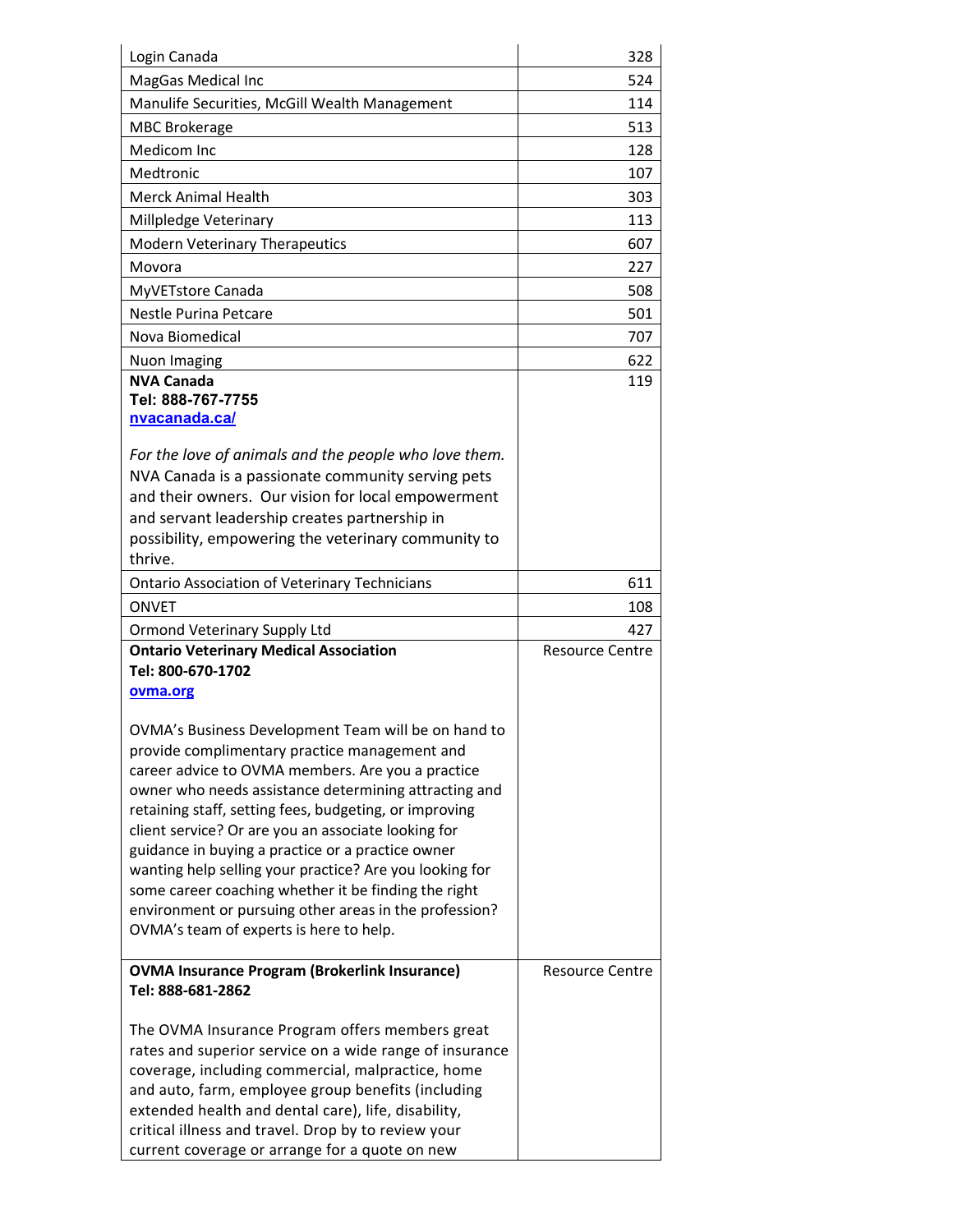| coverage with the staff from BrokerLink Insurance, the<br>program administrators.                                                                                                                                                                                                                                                                                                                                             |                 |
|-------------------------------------------------------------------------------------------------------------------------------------------------------------------------------------------------------------------------------------------------------------------------------------------------------------------------------------------------------------------------------------------------------------------------------|-----------------|
| <b>The Farley Foundation</b><br>Tel: 888-262-9811                                                                                                                                                                                                                                                                                                                                                                             | Resource Centre |
| farleyfoundation.org                                                                                                                                                                                                                                                                                                                                                                                                          |                 |
| The Farley Foundation assists low-income pet owners by<br>subsidizing the non-elective veterinary care of their<br>sick/injured pets. Since opening its doors in 2002, the<br>registered charity has disbursed over \$5 million to assist<br>more than 13,000 people and pets in need. To celebrate<br>the foundation's 20 <sup>th</sup> anniversary, play a game and win a<br>"cool" prize! Visit us for your chance to win! |                 |
| <b>OVMA Pet Health Insurance</b>                                                                                                                                                                                                                                                                                                                                                                                              | 517             |
| P3 Veterinary Partners                                                                                                                                                                                                                                                                                                                                                                                                        | 617             |
| LendCare                                                                                                                                                                                                                                                                                                                                                                                                                      | 703             |
| Petcard                                                                                                                                                                                                                                                                                                                                                                                                                       | 507             |
| Pets Plus Us                                                                                                                                                                                                                                                                                                                                                                                                                  | 203             |
| Pharmacy.ca Veterinary Compounding                                                                                                                                                                                                                                                                                                                                                                                            | 706             |
| pi Veterinary Consultants                                                                                                                                                                                                                                                                                                                                                                                                     | 621             |
| ProNorth Medical Corp                                                                                                                                                                                                                                                                                                                                                                                                         | 710             |
| Raymax Medical Corp                                                                                                                                                                                                                                                                                                                                                                                                           | 123             |
| Rayne Clinical Nutrition                                                                                                                                                                                                                                                                                                                                                                                                      | 104             |
| <b>RBC Healthcare Professionals</b>                                                                                                                                                                                                                                                                                                                                                                                           | 626             |
| Reflex Integrated Inc                                                                                                                                                                                                                                                                                                                                                                                                         | 523             |
| Retail Advantage Inc                                                                                                                                                                                                                                                                                                                                                                                                          | 713             |
| <b>ROI Corporation</b>                                                                                                                                                                                                                                                                                                                                                                                                        | 628             |
| <b>Rose Micro Solutions</b>                                                                                                                                                                                                                                                                                                                                                                                                   | 625             |
| Royal Canin Canada                                                                                                                                                                                                                                                                                                                                                                                                            | 323             |
| Scotiabank                                                                                                                                                                                                                                                                                                                                                                                                                    | 326             |
| Sensor Health Veterinary Diagnostics                                                                                                                                                                                                                                                                                                                                                                                          | 309             |
| Serona Animal Health                                                                                                                                                                                                                                                                                                                                                                                                          | 414             |
| Shockwave Canada                                                                                                                                                                                                                                                                                                                                                                                                              | 705             |
| Shor-Line MFG Co                                                                                                                                                                                                                                                                                                                                                                                                              | 311             |
| Simmons & Associates Canada Inc                                                                                                                                                                                                                                                                                                                                                                                               | 222             |
| Smart.Vet                                                                                                                                                                                                                                                                                                                                                                                                                     | 701             |
| <b>Summit Veterinary Pharmacy</b>                                                                                                                                                                                                                                                                                                                                                                                             | 403             |
| Talkatoo                                                                                                                                                                                                                                                                                                                                                                                                                      | 709             |
| <b>Tavin Pharma Inc</b>                                                                                                                                                                                                                                                                                                                                                                                                       | 704             |
| TD Professional Banking Group                                                                                                                                                                                                                                                                                                                                                                                                 | 225             |
| <b>Thornell Corporation</b>                                                                                                                                                                                                                                                                                                                                                                                                   | 609             |
| <b>Toronto Animal Health Partners</b>                                                                                                                                                                                                                                                                                                                                                                                         | 224             |
| <b>Toronto Veterinary Emergency Hospital</b>                                                                                                                                                                                                                                                                                                                                                                                  | 324             |
| <b>Treatwell Pet Care</b>                                                                                                                                                                                                                                                                                                                                                                                                     | 708             |
| Trupanion                                                                                                                                                                                                                                                                                                                                                                                                                     | 220             |
| Universal Imaging                                                                                                                                                                                                                                                                                                                                                                                                             | 521             |
| UXR Inc                                                                                                                                                                                                                                                                                                                                                                                                                       | 118             |
| VCA Canada                                                                                                                                                                                                                                                                                                                                                                                                                    | 519             |
| Vet Alliance                                                                                                                                                                                                                                                                                                                                                                                                                  | 714             |